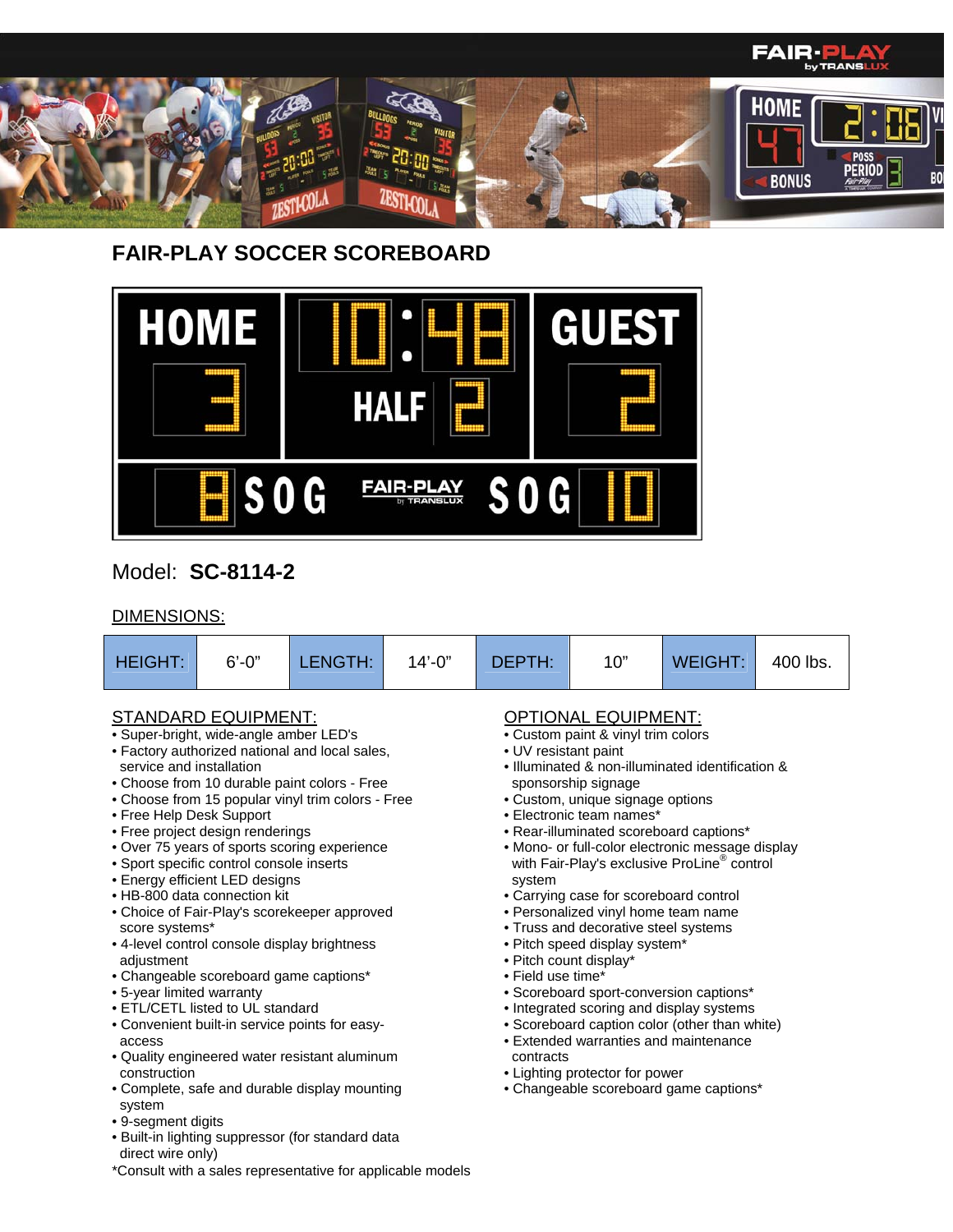

## OPERATING TEMPERATURES:

Scoreboard display: -22° to 131° Fahrenheit (-30° to 55° Celsius) Control console: 32° to 131° Fahrenheit (0° to 55° Celsius)

### OTHER DIMENSIONS:

| CAPTIONS (H" x W")    |                  | DIGIT SIZES (H")   |     |  |  |  |
|-----------------------|------------------|--------------------|-----|--|--|--|
| <b>HOME</b>           | $10" \times 33"$ | Game Clock         | 18" |  |  |  |
| <b>GUEST</b>          | $10" \times 37"$ | Period             | 15" |  |  |  |
| <b>HALF</b>           | $10" \times 31"$ | Shots On Goal      | 15" |  |  |  |
| SOG                   | $10" \times 24"$ | <b>Team Scores</b> | 18" |  |  |  |
| <b>COLON DIAMETER</b> | 2.5"             |                    |     |  |  |  |

| <b>ELECTRICAL</b>        |                 |  |  |  |  |  |  |  |
|--------------------------|-----------------|--|--|--|--|--|--|--|
| Voltage                  | <b>120 VAC</b>  |  |  |  |  |  |  |  |
| Hertz                    | 60              |  |  |  |  |  |  |  |
| <b>Watts</b>             | 213             |  |  |  |  |  |  |  |
| Amps                     | 2               |  |  |  |  |  |  |  |
| Phase                    |                 |  |  |  |  |  |  |  |
| Wiring                   | 2-Wire + ground |  |  |  |  |  |  |  |
| <b>Circuits Required</b> |                 |  |  |  |  |  |  |  |
| <b>Safety Listing</b>    | ETL/CETL        |  |  |  |  |  |  |  |

#### Fair-Play offers 15 FREE standard trim tape colors

| WHITE | <b>BLACK</b> | <b>BRIGHT</b><br>VEI<br>ELLOW | SUNFLOWER | <b>BRIGHT</b><br>ORANGE | <b>TOMATO</b><br>RED | CARDINAL<br>RED | BURGUNDY | PURPLE | <b>LIGHT</b><br>NAVY | <b>INTENSE</b><br><b>BLUE</b> | FOREST<br>GREE | <b>SILVER</b><br><b>METALLIC</b> | SATIN GOLD<br>METALLIC | MEDIUM<br>GRAY |
|-------|--------------|-------------------------------|-----------|-------------------------|----------------------|-----------------|----------|--------|----------------------|-------------------------------|----------------|----------------------------------|------------------------|----------------|

#### Fair-Play offers 12 FREE standard scoreboard colors. Custom colors available

| <b>BRIGHT</b><br>RED | <b>CRIMSON</b><br>RED | DEEP<br>MAROON | GRAPE<br>PURPLE | CHAMPION<br>BLUE | <b>REFLEX</b><br><b>BLUE</b> | ROYAL<br><b>BLUE</b> | FOREST<br>GREEN | KELLY<br>GREEN | SIGNAL<br><b>BLACK</b> | CHARCOAL | WHITE |
|----------------------|-----------------------|----------------|-----------------|------------------|------------------------------|----------------------|-----------------|----------------|------------------------|----------|-------|